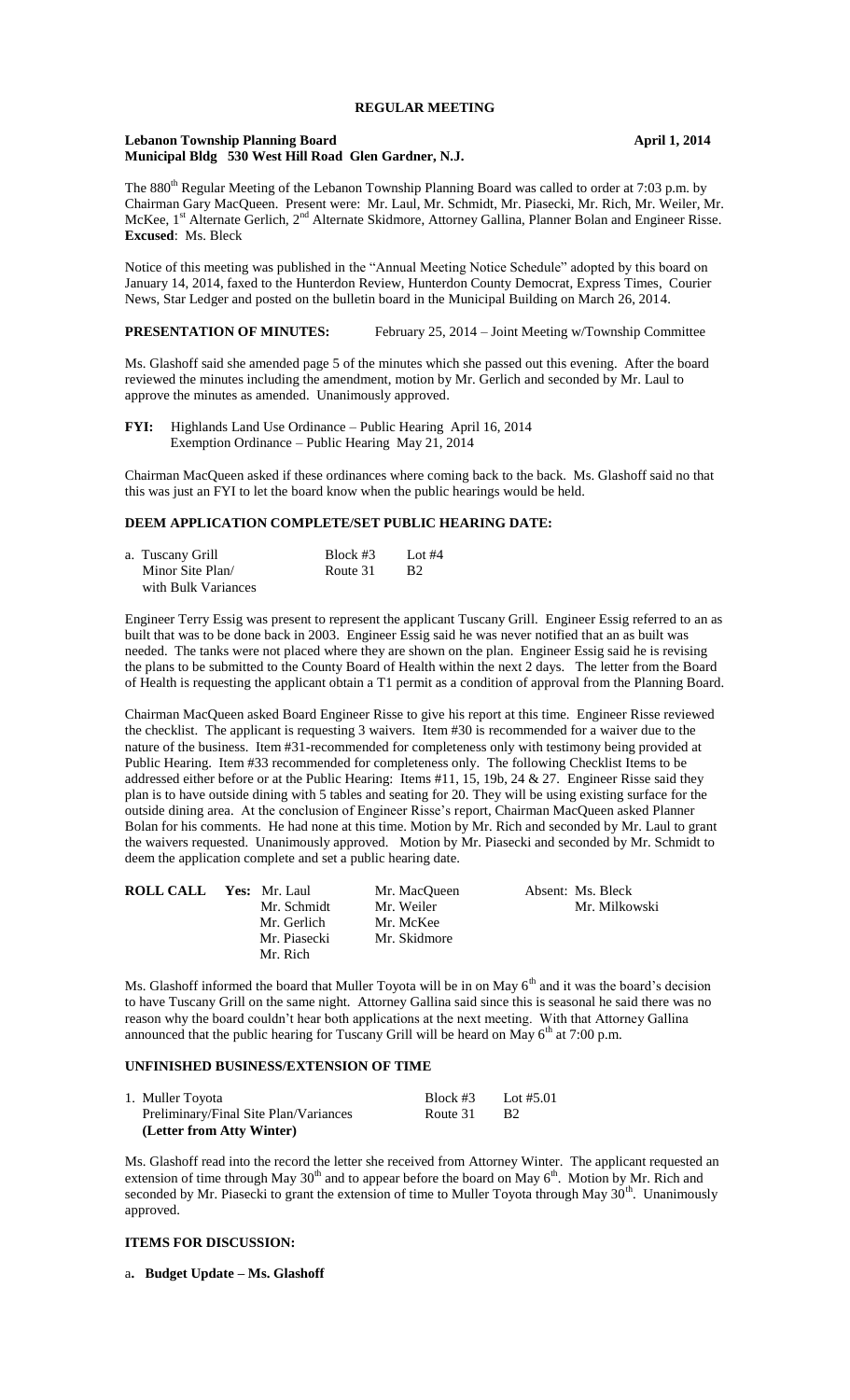### **Lebanon Township Planning Board April 1, 2014 Page 2**

Ms. Glashoff informed the board that the Township Committee finished up last night working on the budget for 2014. The board's budget was only cut \$5,400.00 and we should be fine considering how much we had requested. Mr. McKee gave a brief overview of monies that were spent last year and with the board in the middle of a lawsuit which drove up the expenses for 2013 additional monies had been put in the board's budget for this year. With the increase in the board from last year and with the cut, the board should be in good shape for this year. Chairman MacQueen thanked Mr. McKee for the update.

## b. **Report on Glen Gardner Meeting from those who attended**

Chairman MacQueen said he was unable to attend the meeting and asked Mr. Schmidt for his comments. Mr. Schmidt said it was standing room only and the State Police were present. Mr. Schmidt said the meeting lasted between 2-3 hours. Many complaints by the residents regarding truck traffic, problems with foundations and blasting. It was a classic not in my backyard said Mr. Schmidt and it was obvious that the residents want the quarry gone and the meeting was out of control. Mr. Guida gave the same power point presentation that he did for this Board. Mr. Schmidt said Glen Gardner is not interested in any remediation and there was no response from US Concrete that they would be willing to do a remediation. They would just walk away at the end of 8 years if they don't get the additional land. Mr. Laul who also attended the meeting concurred with Mr. Schmidt's comments and added concerns with water, dust and stones hitting windows. Mr.Laul said that Michael Guida from U.S. Concrete was present along with several of their experts: a Blasting expert, a Geologist, an Aquifer expert and an Environmentalist, from U.S. Concrete. Mr. McKee said also their attorney was present at the meeting. Under the circumstances they did try to put on a good presentation which was a lot like the presentation they did for this board. Mr. Laul said there was no organization, just a shouting fest. Mr. McKee said people were shouting speaking out of turn, there was no order just totaling out of control. Mr. McKee noted that Bill Kibler spoke for about 15 minutes and was shocked because this was about a letter not an application. Mr. Schmidt suggested that maybe the N.J. Water Authority might be interested in taking over the property and using it as a back up for the Spruce Run Reservoir and said that someone should talk to them about a secondary holding tank in the event US Concrete walks away either in 8 years or 40. Mr. Schmidt said they would put a fence around it and they have security guards to patrol.

Mr. Laul said our Environmental Commission is going to write a letter to the Mayor opposing the land swap. The land in question is already preserved land and it would not be a good idea to set a president. Mr. Gerlich said that every environmental group is against this land swap. Mr. Laul said that the people in Glen Gardner think that the Quarry is pumping water out of their wells when all they are doing is getting rid of the run off. Mr. McKee said he doesn't think there is a clear understanding of what the environmental impact really is. The board continued to discuss this issue at length. Chairman MacQueen said he doesn't know what to do at this point. Mr. Piasecki asked if the Land Trust was interested in this land swap. The consensus was no. The board continued to discuss this issue. Mr. Gerlich said the quarry has had 70 years to get everything in shape and hasn't done it. Mr. McKee suggested that the Planning Board write a letter of recommendation to the Township Committee expressing their interest and concerns. Chairman MacQueen asked for a motion to send a letter to the Township Committee. Motion by Mr. Gerlich and seconded by Mr. Weiler to send a letter expressing their interest, concerns and that the concept has merit and deserves consideration. Before the vote, Mr. Rich said that Mr. Schmidt's suggestion regarding the N.J. Water Authority has merit and should be pursued. The board agreed. Mr. Laul asked if we create a quarry ordinance on the conveyance of the property, can you enforce it. Example: if US Concrete decided tomorrow to sell the property can that ordinance go into effect on the new owners. Attorney Gallina said yes from the date of passage.

| <b>ROLL CALL</b> | Yes: Mr. Laul | Mr. Rich     |         | <b>Abstain:</b> Mr. McKee |
|------------------|---------------|--------------|---------|---------------------------|
|                  | Mr. Schmidt   | Mr. MacOueen | Absent: | Ms. Bleck                 |
|                  | Mr. Gerlich   | Mr. Weiler   |         | Mr. Milkowski             |
|                  | Mr. Piasecki  | Mr. Skidmore |         |                           |

### **Attorney Gallina will draft a letter for Chairman MacQueen's signature.**

Mr. Schmidt said his suggestion is if the quarry just walked away from it and the Township gets stuck with it. Mr. Gerlich said whether it is 8 years or 40 years this would be a good investment for the N.J. Water Authority.

Planner Bolan asked to address the board regarding the Highlands Land Use Ordinance. Planner Bolan asked did the board refer the ordinance to the Township Committee because it is not listed on the agenda as being referred to the board by the Township. Ms. Glashoff said that that Attorney Cushing's office said since it came from the Planning Board it did not have to come back. Planner Bolan suggested to Ms. Glashoff to send a memo to the Township Committee stating that the Planning Board recommends adoption of the ordinance. Ms. Glashoff will take care of it.